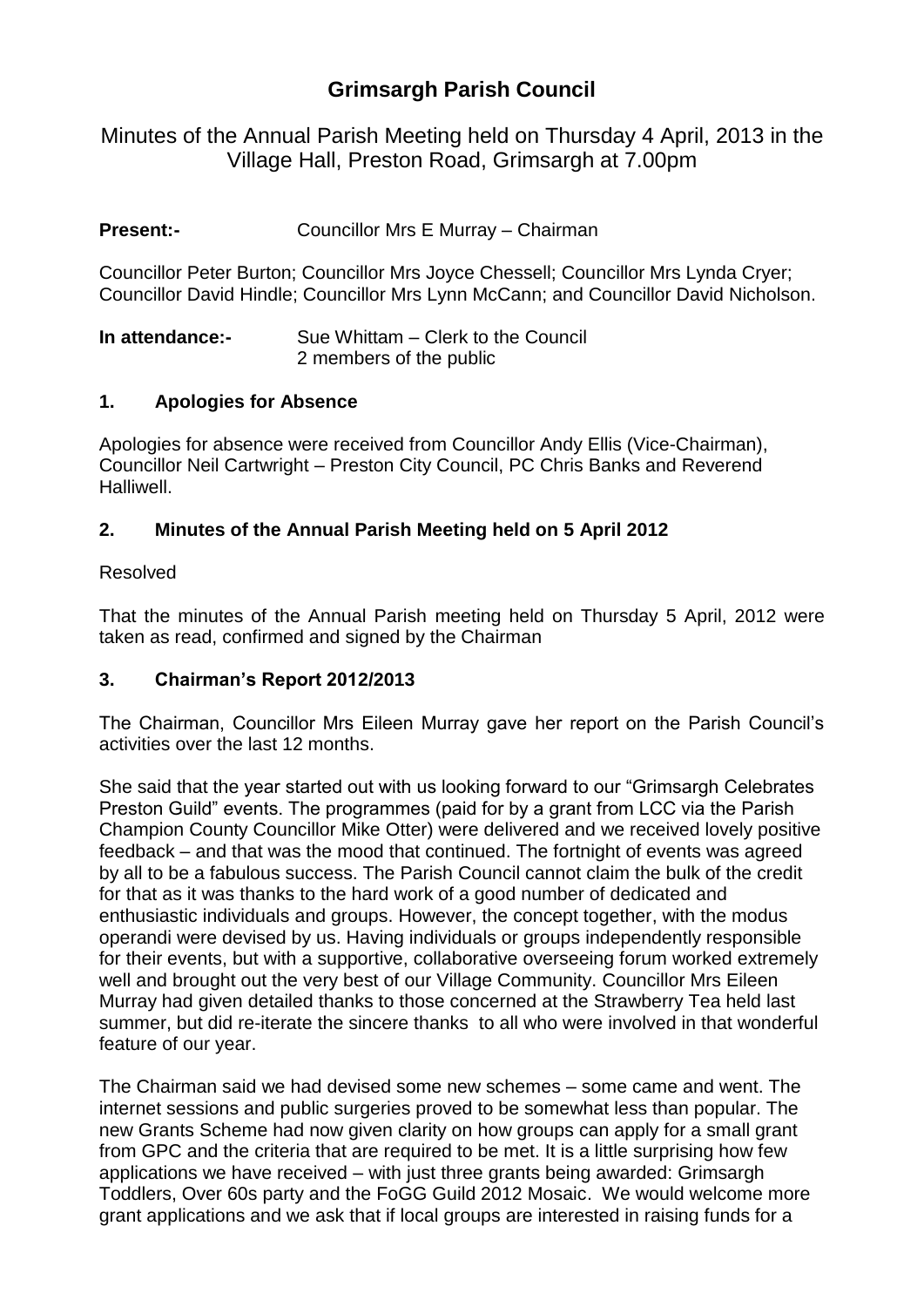particular event to look at our website for the criteria and the simple grants form. The Suggestion Scheme had only brought in a handful of items, but it seemed sensible to carry on with that one, as those who have put in forms have received responses and the use may increase over time.

Another key "feature" of our year, indeed the past three years had been Planning, most particularly the Hallam proposal. We engaged actively with the planning system, working very hard and learning a great deal along the way about planning law and policy development. That specific planning application came – and went – refused. However we knew there was a good chance there would be an appeal and that too came – and went – dismissed. We received a good deal of positive feedback and thanks from the public for all our hard efforts – and I think that appreciation was welldeserved.

The Chairman stated that we continue to be supported very well by our local police team – some of whom also came and went! While we had a current spate of rural crimes affecting our area, we continued to enjoy living in a relatively safe and secure environment. Our thanks go to our police colleagues for all their hard work and we do appreciate the time they take to come to our meetings and keep us informed and engaged with their activities.

We formally absorbed the governance and management of the Nellie Carbis Woodland and hope to see some renewed vigour in the rejuvenation and sensitive development of that asset.

It was reported that we had now become quite active in our involvement with the Preston Area Committee and Three Tier Forum. These have seen some definitive results in how major planning applications were evaluated with respect to infrastructure. Conservation Area Status had proved to be a test for us all. I am not going to say much more here, as the outcome and next steps are still to be determined, but the Chairman strongly believed we needed to learn and develop from the experiences of the exercise and maybe review how we undertook this type of consultation in the future.

It was further reported that with the resignation of Ron Woollam we now had a vacancy which we can see as an opportunity – to bring in some new and different views, skills and experience. Personally, the Chairman said she would love to see someone with "techy" skills as we certainly need to have a second person who can maintain the website. Someone else would be needed to produce the Newsletter – though that could readily be out-sourced.

Our lengthsman continued to keep the village looking neat & tidy, in so far as his duties allow and our planters are providing wonderful sways of colour during the spring and summer months thanks to the efforts of the volunteer gardeners. Although our ranking in the Best Kept Village was a significant surprise after last year's triumph, we can use that as an opportunity to get a group of good folk together to co-ordinate a programme of improvements and enhancements.

The Green receiving QEII Fields in Trust Status was a pleasing result and should give an increased level of confidence that area of land will be preserved for recreation in perpetuity. We hope that it warms up for the celebration event planned for May! We were also pleased that the Green received level 5 outstanding in North West Britain in Bloom Competition. This was a fantastic result and recognised the work that FoGG have put into the village green.